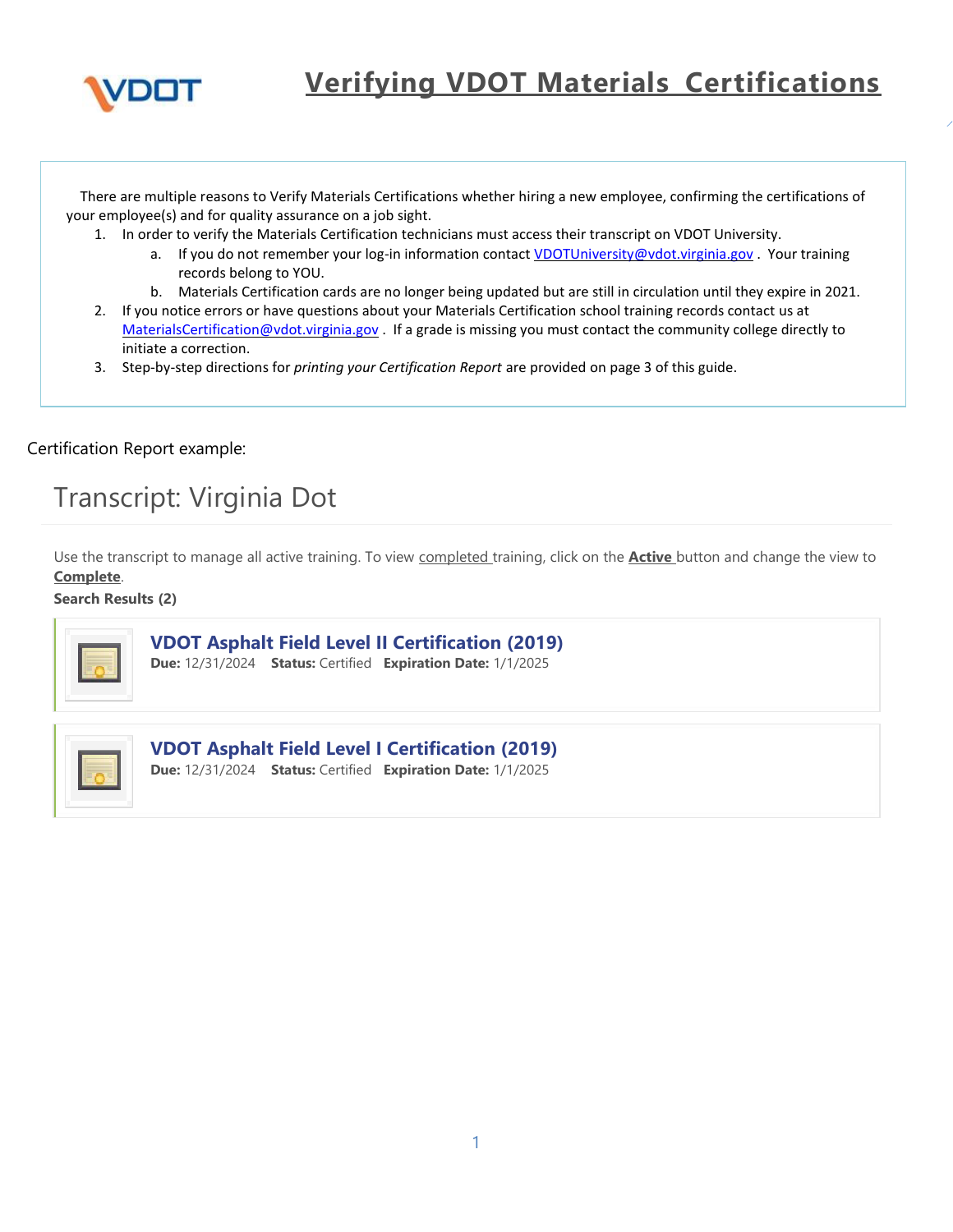

Reading the Certification Report for verification.

| Transcript: Virginia Dot <sup>*</sup> | The Technicians Name<br>must be present on the<br>Certification report. |
|---------------------------------------|-------------------------------------------------------------------------|
|                                       |                                                                         |

Use the transcript to manage all active training. To view completed training, click on the **Active** button and change the view to **Complete**.

**Search Results ﴾2﴿**



**82011 Asphalt Field Level II Certification (2019)** 

**Due:** 12/31/2024 **Status:** Certified **Expiration Date:** 1/1/2025

The Name of the Materials Certification course and the year the certification was attended.



**Due:** 12/31/2024 **Status:** Certified **Expiration Date:** 1/1/2025

**Due**: This date indicates the final year a technician is certified and should become recertified to avoid a lapse in certification.

**Status**: Provides the status of the technicians' certification.

**Expiration Date**: Date certification expires.